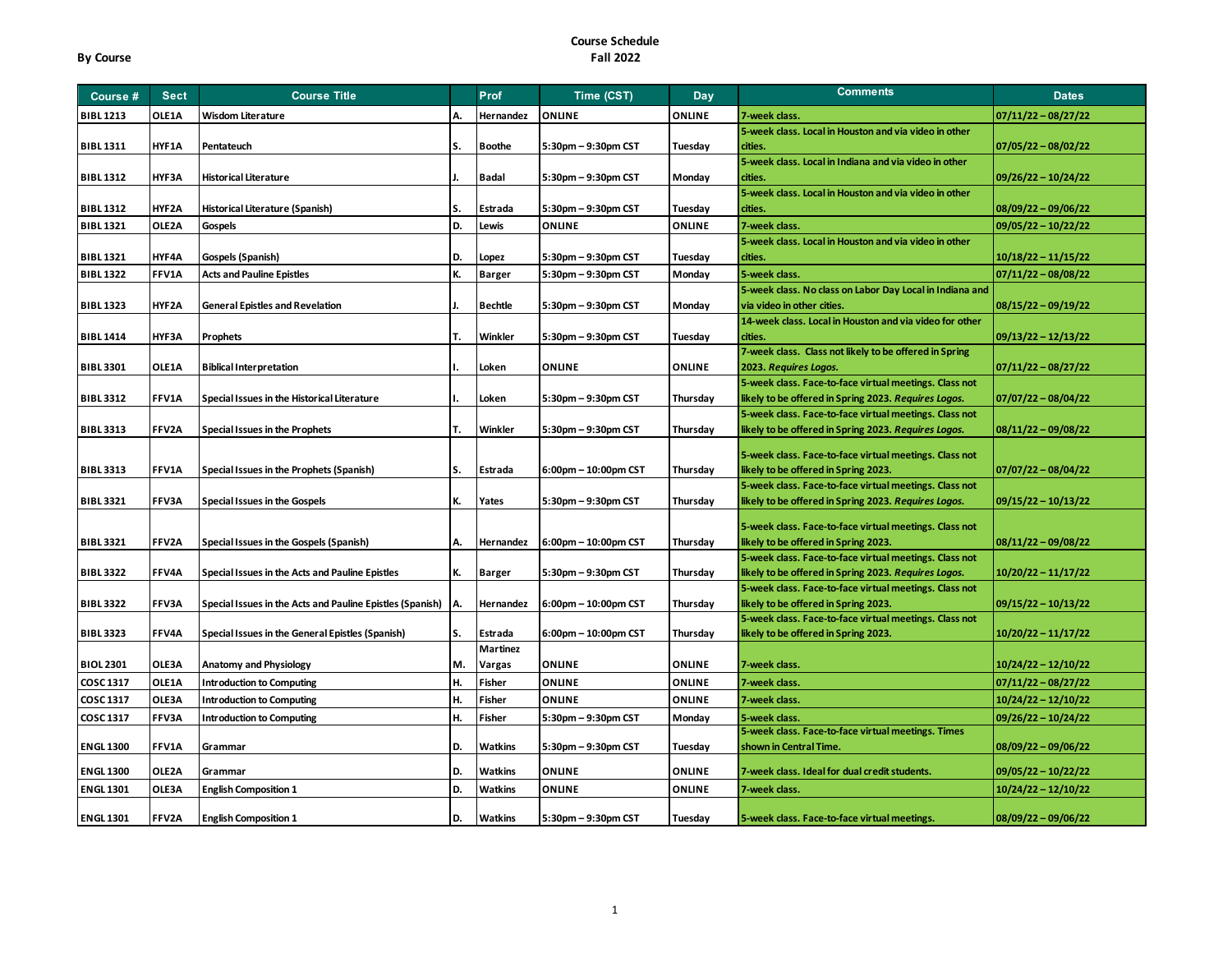| Course #          | <b>Sect</b>        | <b>Course Title</b>                                                             |     | Prof             | Time (CST)           | Day           | Comments                                                                                                             | <b>Dates</b>          |
|-------------------|--------------------|---------------------------------------------------------------------------------|-----|------------------|----------------------|---------------|----------------------------------------------------------------------------------------------------------------------|-----------------------|
|                   |                    |                                                                                 |     |                  |                      |               | 5-week class. Face-to-face virtual meetings. Times                                                                   |                       |
|                   |                    |                                                                                 |     |                  |                      |               | shown in Central Time. Required Prerequisite: ENGL                                                                   |                       |
| <b>ENGL 1302</b>  | FFV3A              | <b>English Composition 2</b>                                                    | M.  | Mosley           | 5:30pm - 9:30pm CST  | Tuesday       | 1301.                                                                                                                | $09/13/22 - 10/11/22$ |
| <b>ENGL 1302</b>  | OLE2A              | <b>English Composition 2</b>                                                    | D.  | Watkins          | <b>ONLINE</b>        | <b>ONLINE</b> | 7-week class. Required Prerequisite: ENGL 1301.                                                                      | $09/05/22 - 10/22/22$ |
| <b>ENGL 1311</b>  | OLE2A              | <b>Fundamentals of Speech</b>                                                   | D.  | Powell           | <b>ONLINE</b>        | <b>ONLINE</b> | 7-week class.                                                                                                        | $09/05/22 - 10/22/22$ |
| <b>ENGL 2312/</b> |                    |                                                                                 |     |                  |                      |               | 7-week class. Required Prerequisites: ENGL 1301 and                                                                  |                       |
| <b>ENGL 3330</b>  | OLE2A              | <b>Advanced Research and Writing</b>                                            | M.  | Mosley           | <b>ONLINE</b>        | <b>ONLINE</b> | <b>ENGL 1302.</b>                                                                                                    | 09/05/22 - 10/22/22   |
| <b>ENGL 2312/</b> |                    |                                                                                 |     |                  |                      |               | 5-week class. Required Prerequisites: ENGL 1301 and                                                                  |                       |
| <b>ENGL 3330</b>  | FFV5A              | <b>Advanced Research and Writing</b>                                            | м.  | Mosley           | 5:30pm - 9:30pm CST  | Tuesday       | <b>ENGL 1302.</b>                                                                                                    | $11/22/22 - 12/20/22$ |
|                   |                    |                                                                                 |     |                  |                      |               |                                                                                                                      |                       |
| <b>ENGL 2332</b>  | OLE3A              | <b>Literary Tradition</b>                                                       | M.  | Mosley           | <b>ONLINE</b>        | ONLINE        | 7-week class. Fulfills Literary Traditions or Language,<br><b>Culture, Humanities or General Education Elective.</b> |                       |
|                   |                    |                                                                                 |     |                  |                      |               |                                                                                                                      | 10/24/22 - 12/10/22   |
| <b>GNED 1301</b>  | OLE2A              | <b>Steward Your College Experience</b>                                          | P.  | <b>Sinitiere</b> | <b>ONLINE</b>        | <b>ONLINE</b> | 14-week class.                                                                                                       | $09/05/22 - 12/10/22$ |
|                   |                    |                                                                                 |     |                  |                      |               | 7-week class. Class not likely to be offered in Spanish in                                                           |                       |
| <b>GNED 1301</b>  | OLS1A              | <b>Steward Your College Experience (Spanish)</b>                                | M.  | <b>McNeese</b>   | <b>ONLINE</b>        | <b>ONLINE</b> | <b>Spring 2023.</b>                                                                                                  | $07/11/22 - 08/27/22$ |
|                   |                    |                                                                                 |     |                  |                      |               | 10-week class. Local in Houston and via video in other                                                               |                       |
| <b>GNED 1301</b>  | HYF3A              | <b>Steward Your College Experience</b>                                          | M.  | <b>McNeese</b>   | 5:30pm - 9:30pm CST  | Thursday      | <b>cities</b>                                                                                                        | $09/15/22 - 11/17/22$ |
|                   |                    |                                                                                 |     |                  |                      |               | Self-paced. Required to log in during first week of course                                                           |                       |
| <b>GNED 2301</b>  | OSLF1              | <b>Credit for Demonstrated Competency Portfolio</b>                             |     | <b>Stewart</b>   | <b>ONLINE</b>        | <b>ONLINE</b> | for brief academic plan questionnaire.                                                                               | $07/05/22 - 12/27/22$ |
| <b>GNED 2312</b>  | OLE3A              | Culture, Race, and the Church                                                   | c.  | Ware             | ONLINE               | <b>ONLINE</b> | 7-week class.                                                                                                        | $10/24/22 - 12/10/22$ |
| <b>HIST 2321</b>  | OLE1A              | <b>Western Civilization 1</b>                                                   | P.  | <b>Sinitiere</b> | <b>ONLINE</b>        | ONLINE        | 7-week class.                                                                                                        | $07/11/22 - 08/27/22$ |
| <b>HIST 2321</b>  | OLE3A              | <b>Western Civilization 1</b>                                                   | P.  | <b>Sinitiere</b> | <b>ONLINE</b>        | <b>ONLINE</b> | 7-week class.                                                                                                        | 10/24/22 - 12/10/22   |
|                   |                    |                                                                                 |     |                  |                      |               | 5-week class. Face-to-face virtual meetings. Times                                                                   |                       |
| <b>HIST 2322</b>  | <b>FFV4A</b>       | <b>Western Civilization 2</b>                                                   | P.  | <b>Sinitiere</b> | 5:30pm - 9:30pm CST  | Tuesdav       | shown in Central Time.                                                                                               | $10/18/22 - 11/15/22$ |
|                   |                    |                                                                                 |     |                  |                      |               |                                                                                                                      |                       |
| <b>HIST 2322</b>  | OLE2A              | <b>Western Civilization 2</b><br>History of Christianity: 16th Century Counter- | IP. | <b>Sinitiere</b> | <b>ONLINE</b>        | <b>ONLINE</b> | 7-week class.                                                                                                        | $09/05/22 - 10/22/22$ |
| <b>HIST 2324</b>  | OLE3A              | Reformation to the 20th Century                                                 | P.  | <b>Sinitiere</b> | <b>ONLINE</b>        | <b>ONLINE</b> | 7-week class.                                                                                                        | $10/24/22 - 12/10/22$ |
| <b>LSCL 1371</b>  | PYR1A              | Intro Holistic Urban Ministries                                                 | E.  | Dodson           | 6:00pm - 10:00pm EST | Tuesday       | 5-week class in Indanapolis only (No Hyflex)                                                                         | $07/11/22 - 08/27/22$ |
| <b>LSOL 3301</b>  | OLE1A              | Introduction to Christian Leadership                                            | H.  | Fisher           | <b>ONLINE</b>        | <b>ONLINE</b> | 7-week class.                                                                                                        | $07/11/22 - 08/27/22$ |
| <b>LSOL 3301</b>  | PYR <sub>2</sub> A | Introduction to Christian Leadership                                            | Ε.  | Dodson           | 6:00pm - 10:00pm EST | Thursday      | 5-week class in Indanapolis only (No Hyflex)                                                                         | $08/11/22 - 09/08/22$ |
|                   |                    |                                                                                 |     |                  |                      |               | 7-week class. Class not likely to be offered in Spring                                                               |                       |
| <b>LSOL 4303</b>  | OLE3A              | <b>Principles of Marketing</b>                                                  |     | <b>Taylor</b>    | <b>ONLINE</b>        | <b>ONLINE</b> | 2023.                                                                                                                | 10/24/22 - 12/10/22   |
|                   |                    |                                                                                 |     |                  |                      |               | 5-week class. Face-to-face virtual meetings. Class not                                                               |                       |
| <b>LSOL3305</b>   | FFV3A              | <b>Organizational Culture and Change Process</b>                                | н.  | Fisher           | 5:30pm - 9:30pm CST  | Monday        | likely to be offered in Spring 2023.                                                                                 | 09/26/22 – 10/24/22   |
|                   |                    |                                                                                 |     |                  |                      |               | 5-week class. Face-to-face virtual meetings. Class not<br>likely to be offered in Spring 2023. No class on           |                       |
| <b>LSOL3308</b>   | FFV4A              | <b>Organizational Purpose and Visioning Process</b>                             | H.  | Fisher           | 5:30pm - 9:30pm CST  | Monday        | <b>Thanksgiving</b>                                                                                                  | $11/07/22 - 12/12/22$ |
|                   |                    |                                                                                 |     |                  |                      |               | 14-week class. Local in Houston and via video for other                                                              |                       |
| <b>MATH 1332</b>  | HYF2A              | <b>Mathematical Principles</b>                                                  | н.  | <b>Smelley</b>   | 5:30pm - 9:30pm CST  | Thursday      | cities.                                                                                                              | $08/11/22 - 11/10/22$ |
|                   |                    |                                                                                 |     |                  |                      |               |                                                                                                                      |                       |
| <b>MCSP 2011</b>  | OLE2A              | Christian Service Learning Program                                              |     | <b>Stewart</b>   | <b>ONLINE</b>        | <b>ONLINE</b> | 14-week class.                                                                                                       | 09/05/22 - 12/10/22   |
| <b>MCSP 2011</b>  | OLS1A              | Christian Service Learning Program (Spanish)                                    | E.  | Flamenco         | <b>ONLINE</b>        | <b>ONLINE</b> | 14-week class.                                                                                                       | $07/11/22 - 10/15/22$ |
| <b>MCSP 2012</b>  | OLE2A              | Christian Service Learning Program II                                           |     | <b>Stewart</b>   | <b>ONLINE</b>        | ONLINE        | 14-week class. Required Prerequisite: MCSP 2011                                                                      | 09/05/22 - 12/10/22   |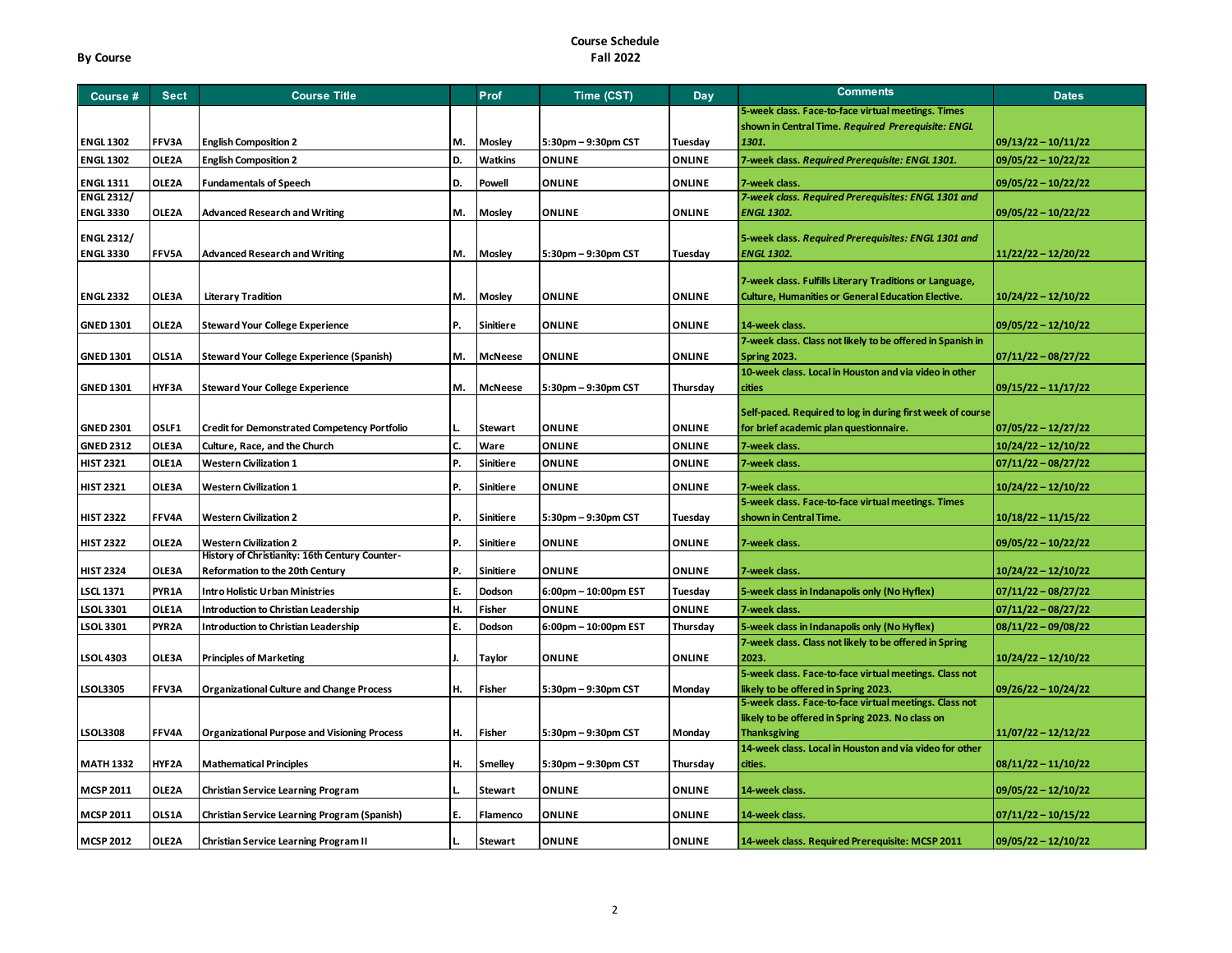| Course #         | <b>Sect</b> | <b>Course Title</b>                                       |     | Prof             | Time (CST)          | Day           | <b>Comments</b>                                                                                               | <b>Dates</b>          |
|------------------|-------------|-----------------------------------------------------------|-----|------------------|---------------------|---------------|---------------------------------------------------------------------------------------------------------------|-----------------------|
| <b>MCSP 2012</b> | OLS2A       | Christian Service Learning Program II (Spanish)           | IE. | Flamenco         | <b>ONLINE</b>       | ONLINE        | 14-week class. Required Prerequisite: MCSP 2011                                                               | $09/05/22 - 12/10/22$ |
|                  |             |                                                           |     |                  |                     |               | 5-week class. In person in Indianapolis and virtual in                                                        |                       |
| <b>MSBC 3311</b> | HYF2A       | <b>Theological Foundations for Biblical Counseling</b>    | K.  | <b>Barger</b>    | 5:00pm - 9:00pm CST | Tuesday       | other cities.                                                                                                 | $08/09/22 - 09/06/22$ |
| <b>MSBC 3313</b> | OLE1A       | <b>Introduction to Biblical Counseling</b>                | IN. | Ellen            | <b>ONLINE</b>       | <b>ONLINE</b> | 7-week class.                                                                                                 | $07/11/22 - 08/27/22$ |
| <b>MSBC 3314</b> | OLE2A       | <b>Analysis of Common Counseling Problems</b>             | N.  | Ellen            | ONLINE              | ONLINE        | 7-week class. Required Prerequisite: MSBC 3313.                                                               | 09/05/22 - 10/22/22   |
|                  |             |                                                           |     |                  |                     |               | 7-week class. Class not likely to be offered in Spring                                                        |                       |
| <b>MSBC 3316</b> | OLE2A       | <b>Crisis Counseling</b>                                  | N.  | Ellen            | <b>ONLINE</b>       | <b>ONLINE</b> | 2023.                                                                                                         | $09/05/22 - 10/22/22$ |
|                  |             |                                                           |     |                  |                     |               | 7-week class. Class not likely to be offered in Spring                                                        |                       |
|                  |             |                                                           |     |                  |                     |               | 2023. Required Prerequisites: MSBC 3313 and MSBC                                                              |                       |
| <b>MSBC 4301</b> | OLE2A       | Advanced Concepts in Biblical Framework Counseling 1   N. |     | Ellen            | <b>ONLINE</b>       | <b>ONLINE</b> | 3314.                                                                                                         | $09/05/22 - 10/22/22$ |
|                  |             |                                                           |     |                  |                     |               | 7-week class. Class not likely to be offered in Spring<br>2023. Required Prerequisites: MSBC 3313, MSBC 3314, |                       |
| <b>MSBC 4302</b> | OLE3A       | Advanced Concepts in Biblical Framework Counseling 2   N. |     | Ellen            | <b>ONLINE</b>       | <b>ONLINE</b> | and MSBC 4301.                                                                                                | 10/24/22 - 12/10/22   |
|                  |             |                                                           |     |                  |                     |               | 7-week class. Class not likely to be offered in Spring                                                        |                       |
|                  |             |                                                           |     |                  |                     |               | 2023. Required Prerequisites: MSBC 3313 and MSBC                                                              |                       |
| <b>MSBC 4303</b> | OLE3A       | <b>Biblical Counseling Process and Methodologies</b>      | N.  | Ellen            | <b>ONLINE</b>       | <b>ONLINE</b> | 3314.                                                                                                         | $10/24/22 - 12/10/22$ |
|                  |             |                                                           |     |                  |                     |               | 10-week class. In person in Houston and virtual in other                                                      |                       |
| <b>MSMN 1301</b> | HYF2A       | <b>Bible Study Methods</b>                                | D.  | <b>Brooks</b>    | 5:30pm - 9:30pm CST | Thursday      | cities.                                                                                                       | $08/11/22 - 10/13/22$ |
|                  |             |                                                           |     |                  |                     |               |                                                                                                               |                       |
|                  |             |                                                           |     |                  |                     |               | 12-week class. In person in Houston and virtual in other                                                      |                       |
| <b>MSMN 1301</b> | HYF3A       | <b>Bible Study Methods (Spanish)</b>                      | D.  | Lopez            | 6:00pm - 9:30pm CST | Thursday      | cities. No class on Thanksgiving.                                                                             | $09/15/22 - 12/01/22$ |
| <b>MSMN 1302</b> | OLE1A       | <b>Principles of Biblical Teaching</b>                    | т.  | Cokenour         | <b>ONLINE</b>       | <b>ONLINE</b> | 7-week class. Required Prerequisite: MSMN 1301.                                                               | $07/11/22 - 08/27/22$ |
|                  |             |                                                           |     |                  |                     |               | 7-week class. Substitutes for ENGL 1311 Fundamentals                                                          |                       |
| <b>MSMN 1303</b> | OLE2A       | <b>Principles of Biblical Lab</b>                         | ID. | <b>Brooks</b>    | <b>ONLINE</b>       | ONLINE        | of Speech. No prerequisite required.                                                                          | $09/05/22 - 10/22/22$ |
| <b>MSMN 2302</b> | OLE3A       | <b>Foundations of Spiritual Life</b>                      | M.  | Ayers            | <b>ONLINE</b>       | ONLINE        | 7-week class.                                                                                                 | $10/24/22 - 12/10/22$ |
|                  |             | <b>Expository Preaching V: Prophetic and Apocalyptic</b>  |     |                  |                     |               | 10-week class. For Men only. No prerequisite required.                                                        |                       |
| <b>MSPM 3306</b> | HYF2A       | Literature                                                | IJ. | <b>Brooks</b>    | 5:30pm - 9:30pm CST | Tuesday       | Local in Houston and via video in other cities.                                                               | $08/09/22 - 10/11/22$ |
| <b>MSSF 3011</b> | OLE1A       | <b>Spiritual Formation 1</b>                              |     | <b>Stewart</b>   | <b>ONLINE</b>       | <b>ONLINE</b> | 14-week class. For Women only.                                                                                | $07/11/22 - 10/15/22$ |
|                  |             |                                                           |     |                  |                     |               |                                                                                                               |                       |
| <b>MSSF 3011</b> | OLE1B       | <b>Spiritual Formation 1</b>                              |     | <b>Bouldin</b>   | <b>ONLINE</b>       | <b>ONLINE</b> | 14-week class. For Men only.                                                                                  | $07/11/22 - 10/15/22$ |
|                  |             |                                                           |     |                  |                     |               |                                                                                                               |                       |
| <b>MSSF 3011</b> | OLS2A       | Spiritual Formation 1 (Spanish)                           | R.  | Knight           | ONLINE              | <b>ONLINE</b> | 14-week class. Required Prerequisite: MSSF 3011.                                                              | 09/05/22 - 12/10/22   |
|                  |             |                                                           |     |                  |                     |               | 14-week class. For Women only. Required Prerequisite:                                                         |                       |
| <b>MSSF 3012</b> | OLE2A       | <b>Spiritual Formation 2</b>                              |     | <b>Stewart</b>   | <b>ONLINE</b>       | <b>ONLINE</b> | MSSF 3011<br>14-week class. For Men only. Required Prerequisite:                                              | 09/05/22 - 12/10/22   |
| <b>MSSF 3012</b> | OLE2B       | <b>Spiritual Formation 2</b>                              |     | <b>Bouldin</b>   | <b>ONLINE</b>       | <b>ONLINE</b> | <b>MSSF 3011.</b>                                                                                             | $09/05/22 - 12/10/22$ |
|                  |             |                                                           |     |                  |                     |               |                                                                                                               |                       |
|                  |             |                                                           |     | <b>Burnette-</b> |                     |               | 7 week class. Substitutes for ENGL 1311 Fundamentals                                                          |                       |
| <b>MSCE 3323</b> | OLE2A       | <b>Women Teaching Women</b>                               | B.  | Hansen           | <b>ONLINE</b>       | <b>ONLINE</b> | of Speech. This class is for women only.                                                                      | 09/05/22 - 10/22/22   |
| <b>PHIL 2304</b> | OLE1A       | Philosophy                                                |     | Heredia          | <b>ONLINE</b>       | <b>ONLINE</b> | 14-week class.                                                                                                | $07/11/22 - 10/15/22$ |
|                  |             |                                                           |     |                  |                     |               |                                                                                                               |                       |
| <b>PHIL 2304</b> | OLS1A       | Philosophy (Spanish)                                      |     | Heredia          | <b>ONLINE</b>       | <b>ONLINE</b> | 14-week class.                                                                                                | $07/11/22 - 10/15/22$ |
|                  |             |                                                           |     |                  |                     |               | 14-week class. Required Prerequisites: PHIL 2304,                                                             |                       |
| <b>PHIL3305</b>  | OLE2A       | Christian Ethics                                          |     | Heredia          | <b>ONLINE</b>       | <b>ONLINE</b> | THEO 1311, THEO 1312.                                                                                         | 09/05/22 – 12/10/22   |
|                  |             | Spanish Composition for Hispanic Heritage Learners 2      |     |                  |                     |               | 7-week class. Class not likely to be offered in Spring                                                        |                       |
| <b>SPAN 2308</b> | OLS3A       | (Spanish)                                                 | Ε.  | Flamenco         | <b>ONLINE</b>       | <b>ONLINE</b> | 2023.                                                                                                         | 10/24/22 - 12/10/22   |
|                  |             |                                                           |     |                  |                     |               | 5 week class. No class on week of Thanksgiving. Local in                                                      |                       |
| <b>THEO 1311</b> | HYF4A       | <b>Introduction to Theological Method</b>                 | т.  | Winkler          | 5:30pm - 9:30pm CST | Monday        | Houston and via video in other cities.                                                                        | $11/07/22 - 12/12/22$ |